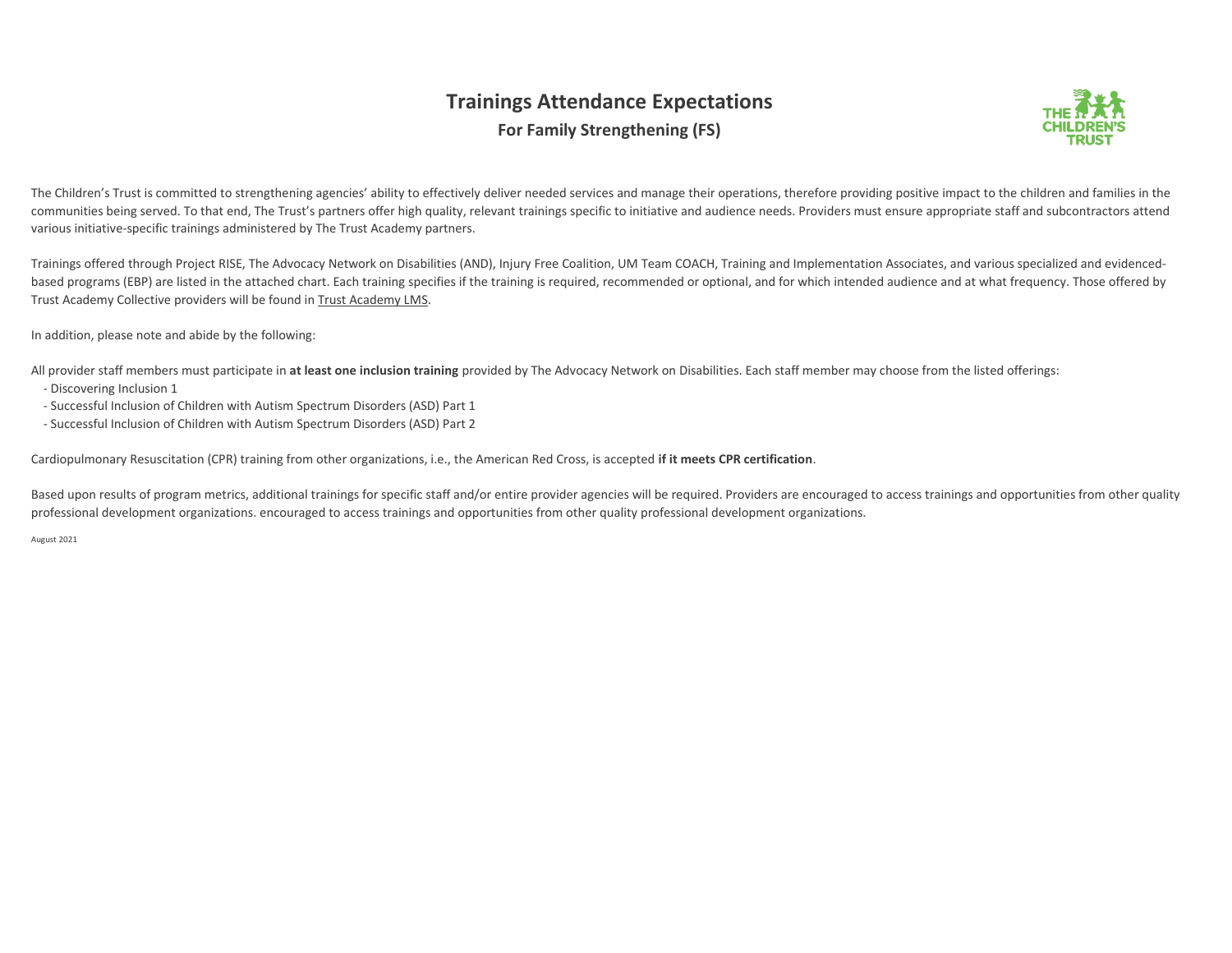| <b>Trainings Title and</b><br><b>Provider</b>                                                                                                               | <b>Required</b><br><b>Recommended</b><br><b>Optional</b> | <b>Description</b>                                                                                                                                                                                                                                                                                                                                                                                                                                                                                                                                                                                                                                                                                                                                                                               | <b>Format</b>                  | <b>Frequency</b>                                                                              | <b>Staff</b>                                                                               |
|-------------------------------------------------------------------------------------------------------------------------------------------------------------|----------------------------------------------------------|--------------------------------------------------------------------------------------------------------------------------------------------------------------------------------------------------------------------------------------------------------------------------------------------------------------------------------------------------------------------------------------------------------------------------------------------------------------------------------------------------------------------------------------------------------------------------------------------------------------------------------------------------------------------------------------------------------------------------------------------------------------------------------------------------|--------------------------------|-----------------------------------------------------------------------------------------------|--------------------------------------------------------------------------------------------|
| Cardiopulmonary Resucitation (CPR)                                                                                                                          |                                                          | First Aid/CPR/AED is a 4 hour training that teaches providers how to recognize and respond appropriately to<br>cardiac, breathing and first aid emergencies. Provider will have the knowledge and skills needed to give<br>immediate care to an injured or ill person and to decide whether advanced medical care is needed. Training<br>from other organizations, i.e. The American Red Cross, is accepted if it meets CPR certification.<br>Courses in Trust Academy LMS do not meet this requirement.                                                                                                                                                                                                                                                                                         | In-person and/or<br>online     | Based on certification<br>date; upon hire                                                     | Program supervisors<br>and direct service<br>staff                                         |
| Identifying and Reporting Child Abuse and<br>Neglect                                                                                                        |                                                          | 1-hour continuing education activity to learn ways to recognize various forms of child abuse and neglect,<br>reasons for and results of child abuse and neglect, typical traits of abusive or neglectful parents, the<br>caregiver's responsibility in reporting it, and ways caregivers can help children who are the victims of child<br>abuse and neglect. Also learn specific strategies to strengthen families and reduce the risk.<br>http://www.myflfamilies.com/service-programs/abuse-hotline/training                                                                                                                                                                                                                                                                                  | Online                         | At least once every 24<br>months; upon hire                                                   | Program supervisors<br>and direct service<br>staff                                         |
| Evidence based, or Research Informed Programs<br>(EBP) - TF-CBT, CIFFTA, and PCIT                                                                           |                                                          | Programs funded as Family Strengthening Programs are evidence based programs (EPB). These EBPs require<br>specialized staff training to ensure fidelity to the models. Targeted training will be provided to program staff<br>and supervisors to support the children and families of funded EBPs periodically by The Children's Trust.<br>Providers are responsible for securing EBP training for new staff and/or upon implementation of new EBP as<br>approved.                                                                                                                                                                                                                                                                                                                               | Live Training<br>and/or Online | Upon hire; upon<br>implementation of a<br>new EBP. Some EBPs<br>require refresher<br>classes. | Program supervisors<br>and direct service<br>staff                                         |
| Successfully Engaging Youth and their Families<br>into Services<br>Training & Implementation Associates (TIA)                                               |                                                          | Family members can play an important role in supporting children and adolescents around their healthy<br>development, school success, and physical and mental health. Family member behavior can sometimes<br>represent risk factors for youth, while at other times they may be untapped protective and resiliency factors.<br>The purpose of this course is to share some of the hidden dynamics that make engagement quite challenging<br>and the effective family engagement strategies than can be used to address the challenges to family<br>engagement.                                                                                                                                                                                                                                  | <b>Online Course</b>           | At least once; upon<br>hire                                                                   | Administration.<br>Program supervisors,<br>all direct service staff                        |
| Considering Delivering Services Through Video<br>Conferencing: Where Do I Start?<br>Training & Implementation Associates (TIA) & UM<br><b>Team COACH</b>    |                                                          | Our children and families need your warmth, guidance and expertise as a provider now more than ever<br>before! But how can you reach them whileeveryone is staying at home? This training provides answers by<br>helping you start delivering video conferencing services for your families. Whether you are just starting out<br>delivering services this way, or have been doing so for a while, this training hassomething for you. It's time to<br>jump on the digital highway! This course is appropriate for provider staff, supervisors, and agencies working<br>with directly with children and families in family and neighborhood support, parenting, therapy, and/or family<br>therapy programs.                                                                                      | <b>Online Course</b>           | Once                                                                                          | Program supervisors<br>and direct service<br>staff                                         |
| Ready, Set, Zoom! Strategies for effectively<br>implementing your program virtually<br>Training & Implementation Associates (TIA) & UM<br><b>Team COACH</b> |                                                          | Delivering services to children and families through video conferencing can feel overwhelming. What are your<br>options when it comes to electronicconsent? How can you make families feel most at ease with new or<br>unfamiliar technology? What should you do when technology fails? This training will help you answer these<br>questions and more by offering practical strategies to help you deliver your programvia video conferencing.<br>You will find strategies that apply to all family services programs, as well as strategies tailored to specific<br>service delivery formats. This course is appropriate for provider staff, supervisors, and agencies working with<br>directly with children and families in parenting, family strengthening, and/or family therapy programs. | <b>Online Course</b>           | Once                                                                                          | Program supervisors<br>and direct service<br>staff<br>*Required if providing<br>telehealth |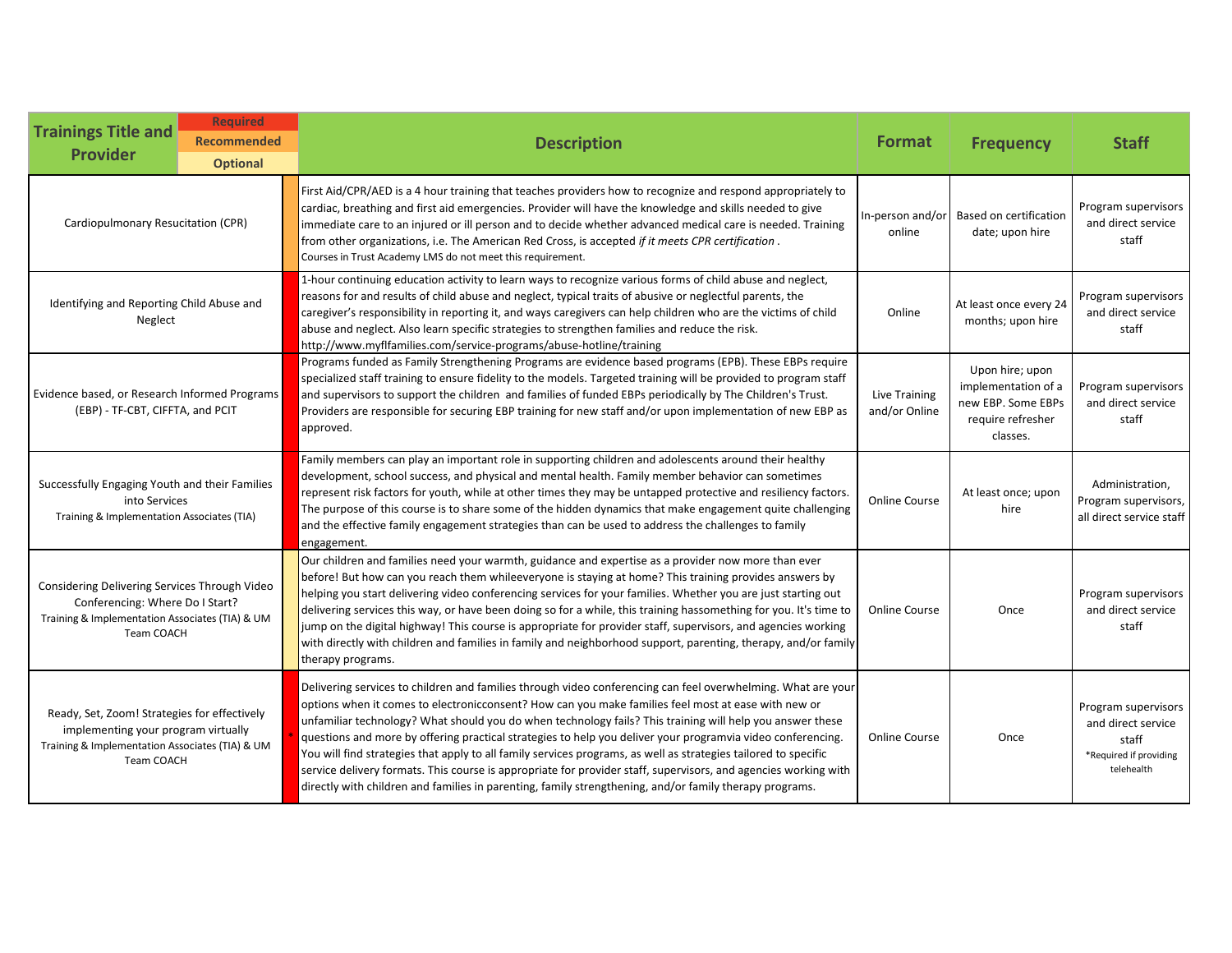| The Big 5: Questions and Tips to Support Your<br><b>Emotional Well-Being During COVID-19</b><br>Training & Implementation Associates (TIA) & UM Team<br>COACH | Even during unprecedented times, taking steps to maintain or improve your emotional health is easier and<br>quicker than you might think. In this course, you'll learn simple, actionable steps to building a more<br>emotionally healthy you. While we cover just two questions and three tips, making these tips a habit will have<br>a lasting impact on your physical and emotional well-being. This course is appropriate for provider staff,<br>supervisors, and agencies working directly with children and families.                                                                                            | <b>Online Course</b>                     | Once                                                                                   | All Staff                                                       |
|---------------------------------------------------------------------------------------------------------------------------------------------------------------|-------------------------------------------------------------------------------------------------------------------------------------------------------------------------------------------------------------------------------------------------------------------------------------------------------------------------------------------------------------------------------------------------------------------------------------------------------------------------------------------------------------------------------------------------------------------------------------------------------------------------|------------------------------------------|----------------------------------------------------------------------------------------|-----------------------------------------------------------------|
| Navigating Uncertainty: Helping Families Cope<br>with COVID-19<br><b>Trust Academy Collective</b>                                                             | This training briefly covers topics related to helping families cope with stressors associated with COVID-19.<br>We also provide links to nationally vetted resources for additional training and resources beyond this<br>introduction. The Trust Academy provider that supports your program can also provide you with additional<br>assistance related to these topics.                                                                                                                                                                                                                                              | <b>Online Course</b>                     | Once                                                                                   | Program supervisors<br>and direct service<br>staff              |
| Getting Families Through the Door: A Toolkit for<br><b>Parenting Programs</b>                                                                                 | Every person on your team plays a key role in getting families to attend your parenting program. In this<br>course, we cover common challenges to recruiting families and give strategies for how to overcome<br>them. Whether you offer parenting groups, in-home services, or peer-to-peer support, you'll find practical<br>strategies for tailoring your recruitment efforts to meet your program model.                                                                                                                                                                                                            | <b>Online Course</b>                     | At least once every 24<br>months; upon hire                                            | Program supervisors<br>and direct service<br>staff              |
| Building the Road to Family Engagement:<br><b>Practical Tools for Parenting Programs</b><br><b>UM Team COACH</b>                                              | When families attend, stick with, and participate actively in parenting programs, they are able to realize the<br>full benefits of services. Yet, families face many barriers to engagement and it takes creativity, flexibility, and<br>effort to support families in meeting their goals! After this training, you'll be able to identify at least three<br>tools and strategies to improve caregiver engagement and retention in your program. We know that every<br>provider and program experiences different challenges related to engagement, so this session will be tailored<br>to the needs of the attendees. | Live Training (In-<br>person or virtual) | Once                                                                                   | Program Directors,<br>Administrators, and<br>direct staff       |
| Promoting Father Involvement in Parenting<br>Programs<br><b>UM Team COACH</b>                                                                                 | We know that when it comes to positive parenting, the more people a child has in their life who are on the<br>same page, the better. Involving fathers in parenting programs has positive effects on children's learning and<br>social-emotional development. However, in some instances, it can be difficult to recruit fathers or father<br>figures into services and keep them engaged throughout. In this course, you'll follow John and his family as<br>he joins a parenting program, and learn practical strategies to support father involvement along the way.                                                 | <b>Online Course</b>                     | At least once every 24<br>months; upon hire                                            | Program supervisors<br>and direct service<br>staff              |
| Finding Stress Management Strategies that Work<br>for You<br><b>UM Team COACH</b>                                                                             | Months of coping with the stressors of quarantines, social-distancing, shutdowns, losses, grief, uncertainty,<br>and anxiety are taking a toll on our emotional health. If you are feeling stressed and overwhelmed, you are<br>not alone! In this training, you will learn and practice strategies to calm your body and mind.                                                                                                                                                                                                                                                                                         | Live Training (In-<br>person or virtual) | Once                                                                                   | All Staff                                                       |
| An Administrator's Introduction to the Americans<br>with Disabilities Act (ADA)<br>AND                                                                        | Are you an Administrator, site director, or the person responsible for your organization meeting its legal<br>obligations under the ADA? Join us to be sure you are up to date on enrollment eligibility, reasonable<br>accommodations, policies and procedures, and more.                                                                                                                                                                                                                                                                                                                                              | Live Training (In-<br>person or virtual) | At least once every 24<br>months (and upon ADA<br>changes, as<br>announced); upon hire | Administration.<br>Administrative Staff,<br>Program supervisors |